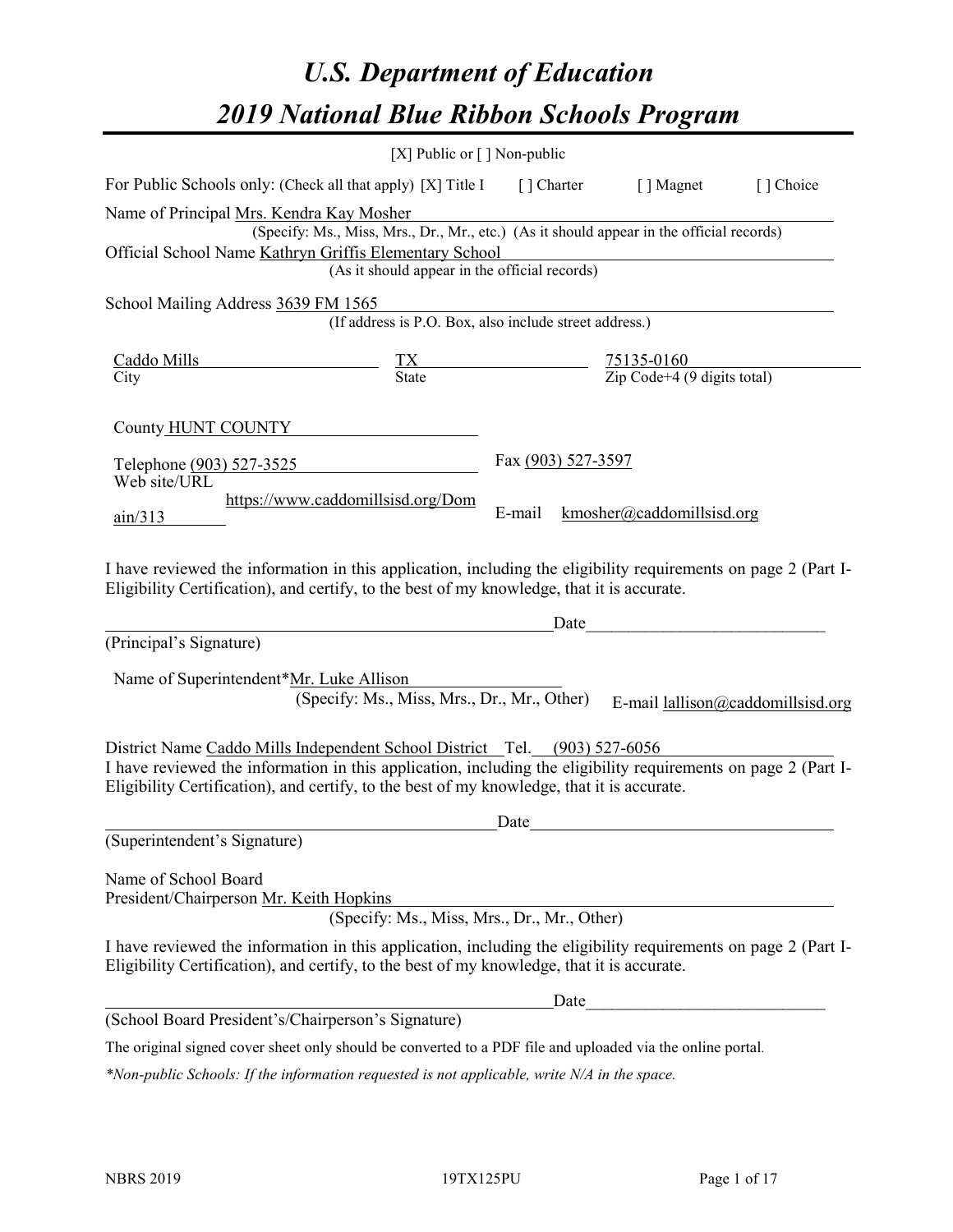The signatures on the first page of this application (cover page) certify that each of the statements below, concerning the school's eligibility and compliance with U.S. Department of Education and National Blue Ribbon Schools requirements, are true and correct.

1. All nominated public schools must meet the state's performance targets in reading (or English language arts) and mathematics and other academic indicators (i.e., attendance rate and graduation rate), for the all students group, including having participation rates of at least 95 percent using the most recent accountability results available for nomination.

2. To meet final eligibility, all nominated public schools must be certified by states prior to September 2019 in order to meet all eligibility requirements. Any status appeals must be resolved at least two weeks before the awards ceremony for the school to receive the award.

3. The school configuration includes one or more of grades K-12. Schools on the same campus with one principal, even a K-12 school, must apply as an entire school.

4. The school has been in existence for five full years, that is, from at least September 2013 and each tested grade must have been part of the school for the past three years.

5. The nominated school has not received the National Blue Ribbon Schools award in the past five years: 2014, 2015, 2016, 2017, or 2018.

6. The nominated school has no history of testing irregularities, nor have charges of irregularities been brought against the school at the time of nomination. If irregularities are later discovered and proven by the state, the U.S. Department of Education reserves the right to disqualify a school's application and/or rescind a school's award.

7. The nominated school has not been identified by the state as "persistently dangerous" within the last two years.

8. The nominated school or district is not refusing Office of Civil Rights (OCR) access to information necessary to investigate a civil rights complaint or to conduct a district-wide compliance review.

9. The OCR has not issued a violation letter of findings to the school district concluding that the nominated school or the district as a whole has violated one or more of the civil rights statutes. A violation letter of findings will not be considered outstanding if OCR has accepted a corrective action plan from the district to remedy the violation.

10. The U.S. Department of Justice does not have a pending suit alleging that the nominated school or the school district, as a whole, has violated one or more of the civil rights statutes or the Constitution's equal protection clause.

11. There are no findings of violations of the Individuals with Disabilities Education Act in a U.S. Department of Education monitoring report that apply to the school or school district in question; or if there are such findings, the state or district has corrected, or agreed to correct, the findings.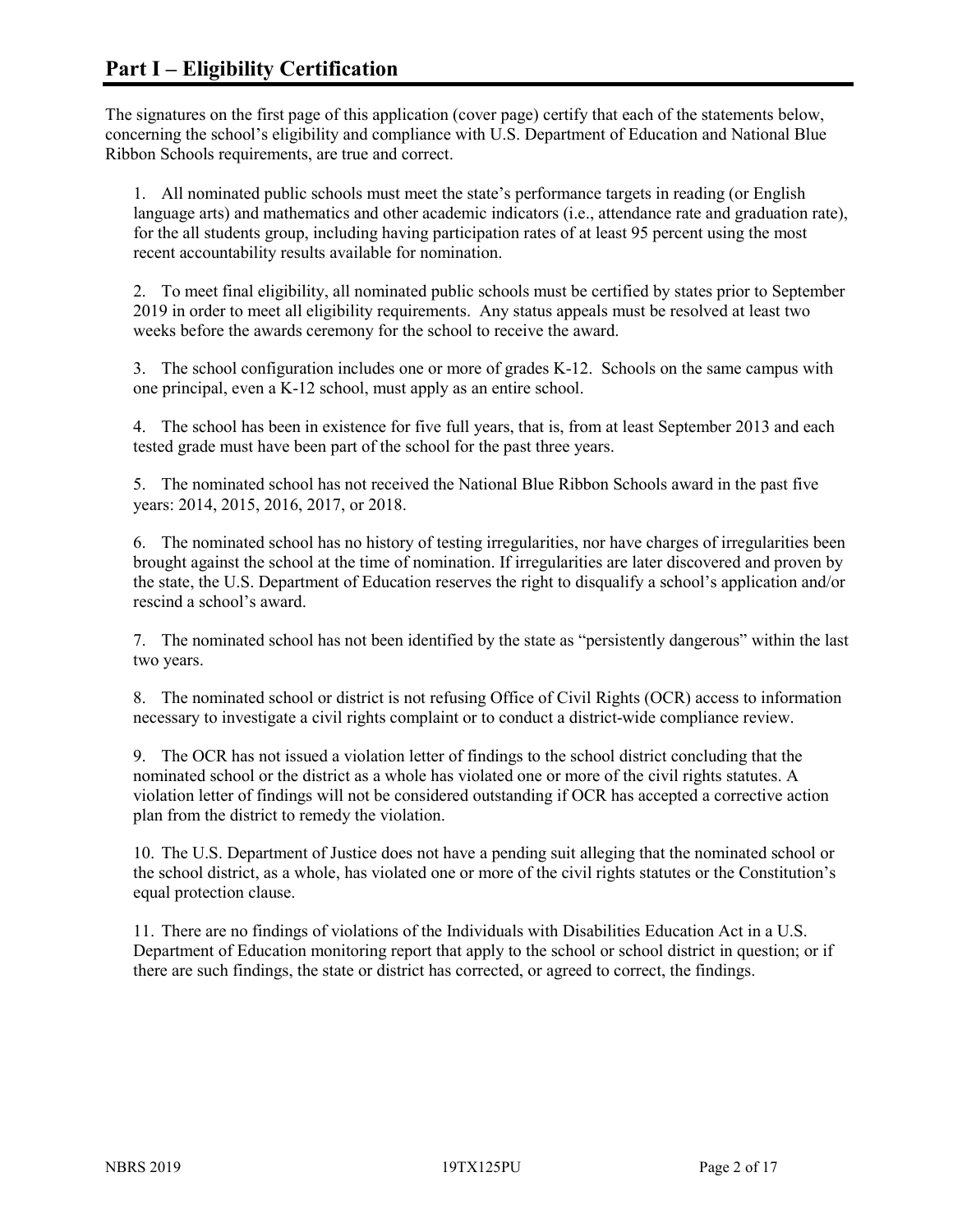#### **Data should be provided for the most recent school year (2018-2019) unless otherwise stated.**

#### **DISTRICT**

1. Number of schools in the district  $\frac{2}{2}$  Elementary schools (includes K-8) (per district designation): 1 Middle/Junior high schools 1 High schools 0 K-12 schools

4 TOTAL

**SCHOOL** (To be completed by all schools)

2. Category that best describes the area where the school is located:

[ ] Urban or large central city

[ ] Suburban

[X] Rural or small city/town

3. Number of students as of October 1, 2018 enrolled at each grade level or its equivalent in applying school:

| Grade                           | # of         | # of Females | <b>Grade Total</b> |
|---------------------------------|--------------|--------------|--------------------|
|                                 | <b>Males</b> |              |                    |
| PreK                            | 10           | 14           | 24                 |
| $\bf K$                         | 31           | 30           | 61                 |
| 1                               | 33           | 40           | 73                 |
| $\mathbf{2}$                    | 38           | 32           | 70                 |
| 3                               | 34           | 41           | 75                 |
| $\overline{\mathbf{4}}$         | 33           | 47           | 80                 |
| 5                               | 42           | 38           | 80                 |
| 6                               | 0            | $\theta$     | 0                  |
| 7                               | 0            | $\theta$     | 0                  |
| 8                               | 0            | $\theta$     | 0                  |
| 9                               | 0            | 0            | 0                  |
| 10                              | 0            | 0            | 0                  |
| 11                              | $\theta$     | 0            | 0                  |
| 12 or higher                    | 0            | 0            | 0                  |
| <b>Total</b><br><b>Students</b> | 221          | 242          | 463                |

\*Schools that house PreK programs should count preschool students **only** if the school administration is responsible for the program.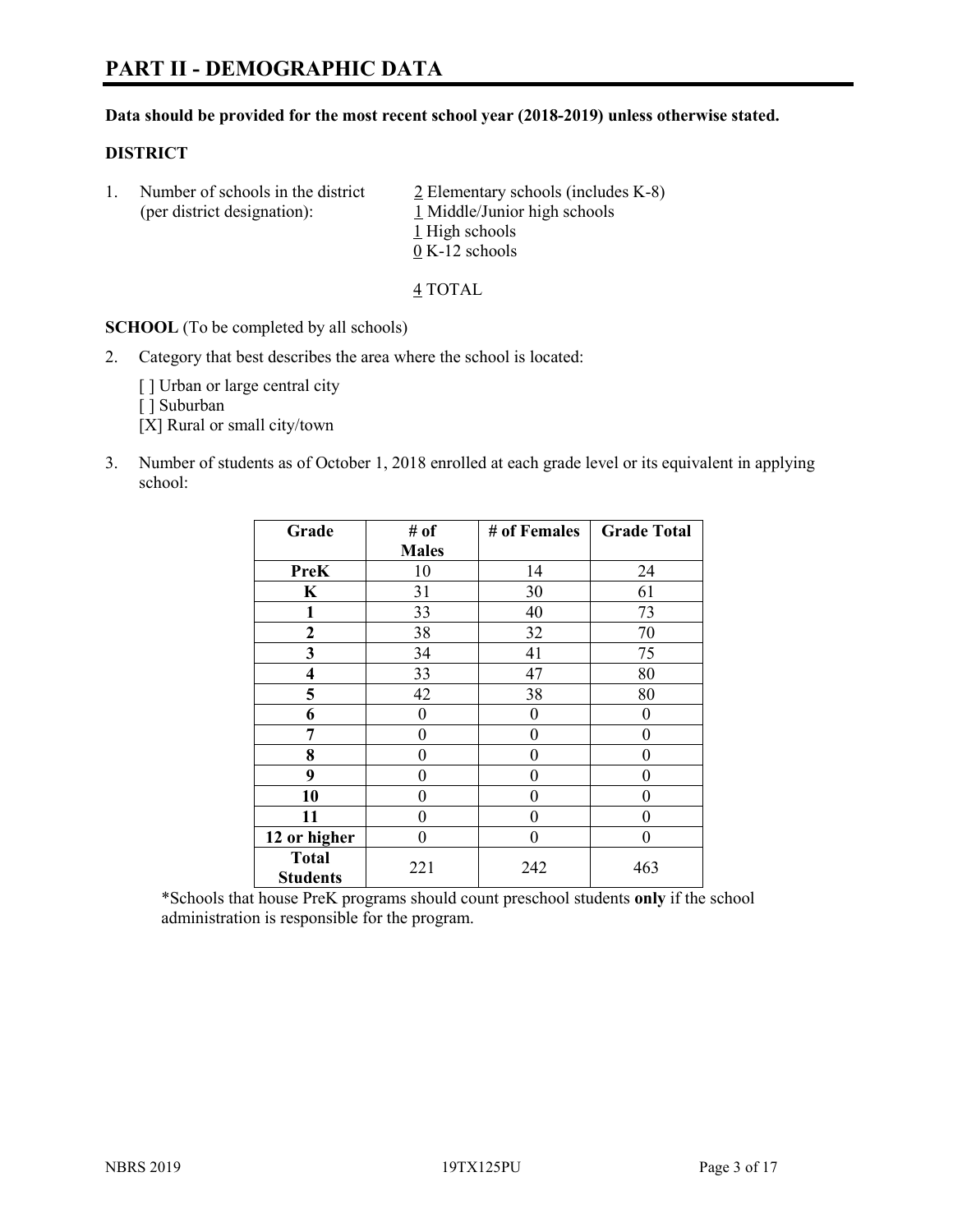4. Racial/ethnic composition of  $1\%$  American Indian or Alaska Native the school (if unknown, estimate): 1 % Asian

1 % Black or African American 16 % Hispanic or Latino  $\overline{0\%}$  Native Hawaiian or Other Pacific Islander 79 % White 2 % Two or more races **100 % Total**

(Only these seven standard categories should be used to report the racial/ethnic composition of your school. The Final Guidance on Maintaining, Collecting, and Reporting Racial and Ethnic Data to the U.S. Department of Education published in the October 19, 2007 *Federal Register* provides definitions for each of the seven categories.)

5. Student turnover, or mobility rate, during the 2017 – 2018 school year: 10%

If the mobility rate is above 15%, please explain.

This rate should be calculated using the grid below. The answer to (6) is the mobility rate.

| <b>Steps For Determining Mobility Rate</b>    | Answer |
|-----------------------------------------------|--------|
| (1) Number of students who transferred to     |        |
| the school after October 1, 2017 until the    | 24     |
| end of the 2017-2018 school year              |        |
| (2) Number of students who transferred        |        |
| from the school after October 1, 2017 until   | 22     |
| the end of the 2017-2018 school year          |        |
| (3) Total of all transferred students [sum of | 46     |
| rows $(1)$ and $(2)$ ]                        |        |
| (4) Total number of students in the school as | 462    |
| of October 1, 2017                            |        |
| $(5)$ Total transferred students in row $(3)$ |        |
| divided by total students in row (4)          | 0.10   |
| $(6)$ Amount in row $(5)$ multiplied by 100   |        |

6. English Language Learners (ELL) in the school:  $6\%$ 

29 Total number ELL

Specify each non-English language represented in the school (separate languages by commas): Spanish, Vietnamese

7. Students eligible for free/reduced-priced meals: 35 % Total number students who qualify:  $161$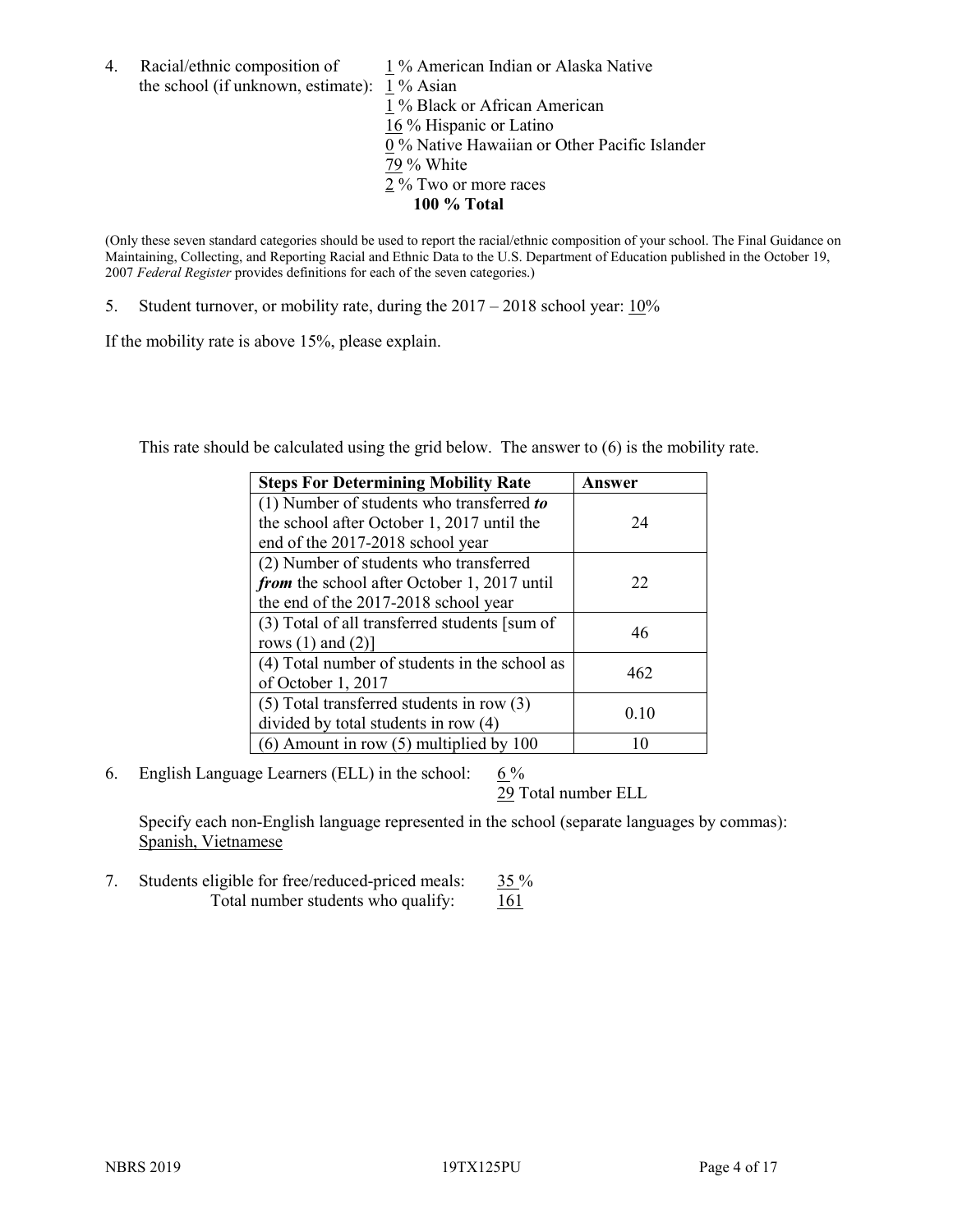33 Total number of students served

Indicate below the number of students with disabilities according to conditions designated in the Individuals with Disabilities Education Act. Do not add additional conditions. It is possible that students may be classified in more than one condition.

| 1 Autism                  | 0 Multiple Disabilities                 |
|---------------------------|-----------------------------------------|
| 0 Deafness                | 0 Orthopedic Impairment                 |
| 0 Deaf-Blindness          | 9 Other Health Impaired                 |
| 0 Developmental Delay     | 6 Specific Learning Disability          |
| 1 Emotional Disturbance   | 22 Speech or Language Impairment        |
| 1 Hearing Impairment      | 0 Traumatic Brain Injury                |
| 0 Intellectual Disability | 0 Visual Impairment Including Blindness |

- 9. Number of years the principal has been in her/his position at this school:  $\frac{3}{5}$
- 10. Use Full-Time Equivalents (FTEs), rounded to nearest whole numeral, to indicate the number of school staff in each of the categories below:

|                                                                                                                                                                                                                              | <b>Number of Staff</b>      |
|------------------------------------------------------------------------------------------------------------------------------------------------------------------------------------------------------------------------------|-----------------------------|
| Administrators                                                                                                                                                                                                               | $\mathcal{D}_{\mathcal{A}}$ |
| Classroom teachers including those<br>teaching high school specialty<br>subjects, e.g., third grade teacher,<br>history teacher, algebra teacher.                                                                            | 25                          |
| Resource teachers/specialists/coaches<br>e.g., reading specialist, science coach,<br>special education teacher, technology<br>specialist, art teacher, etc.                                                                  | 11                          |
| Paraprofessionals under the<br>supervision of a professional<br>supporting single, group, or classroom<br>students.                                                                                                          | 5                           |
| Student support personnel<br>e.g., school counselors, behavior<br>interventionists, mental/physical<br>health service providers,<br>psychologists, family engagement<br>liaisons, career/college attainment<br>coaches, etc. |                             |

11. Average student-classroom teacher ratio, that is, the number of students in the school divided by the FTE of classroom teachers, e.g.,  $22:1$  19:1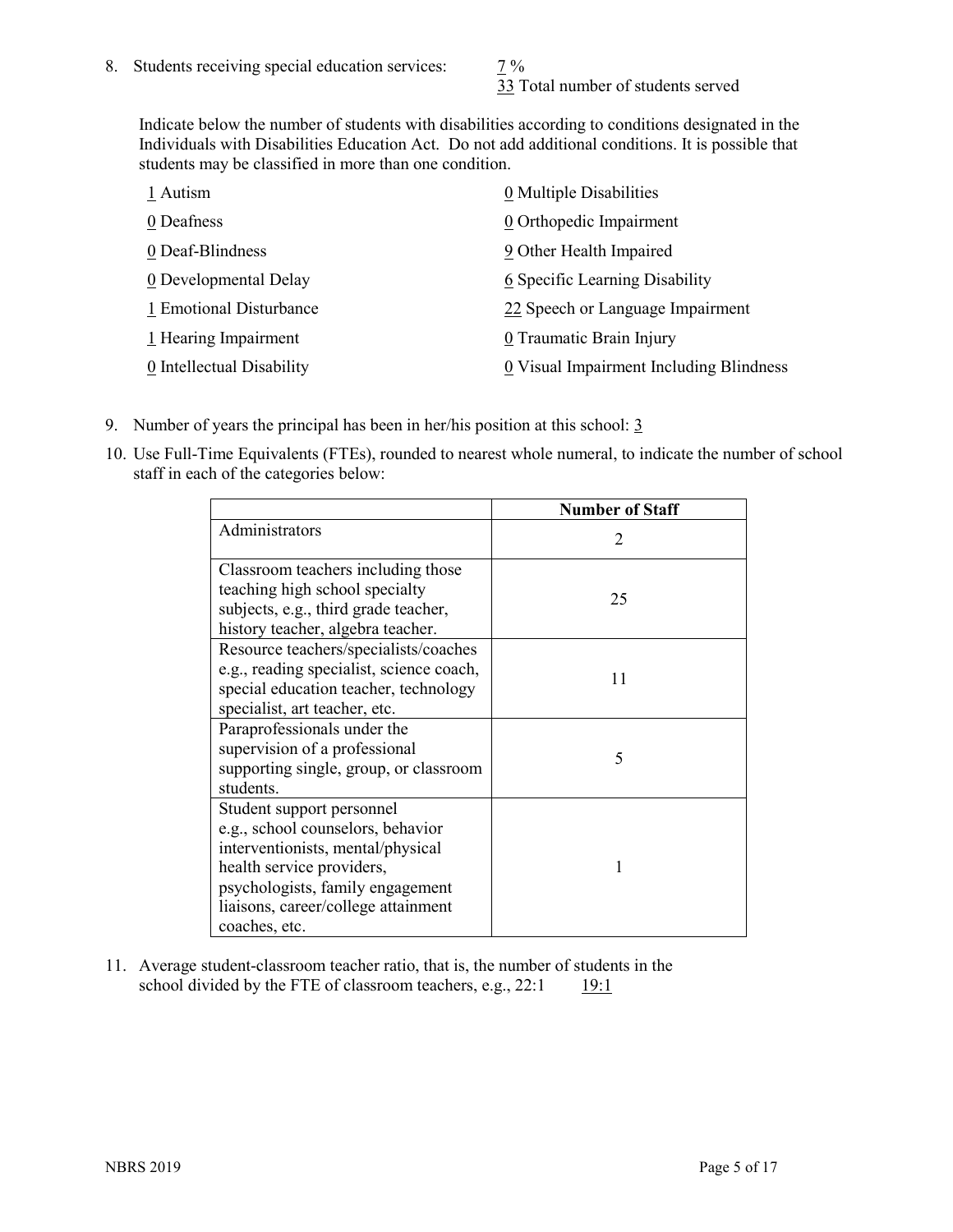12. Show daily student attendance rates. Only high schools need to supply yearly graduation rates.

| <b>Required Information</b> | 2017-2018 | 2016-2017 | 2015-2016 | 2014-2015 | 2013-2014 |
|-----------------------------|-----------|-----------|-----------|-----------|-----------|
| Daily student attendance    | 96%       | 96%       | 97%       | 97%       | $97\%$    |
| High school graduation rate | $0\%$     | $0\%$     | $0\%$     | $9\%$     | $0\%$     |

#### 13. **For high schools only, that is, schools ending in grade 12 or higher.**

Show percentages to indicate the post-secondary status of students who graduated in Spring 2018.

| <b>Post-Secondary Status</b>                  |       |
|-----------------------------------------------|-------|
| Graduating class size                         |       |
| Enrolled in a 4-year college or university    | $0\%$ |
| Enrolled in a community college               | 0%    |
| Enrolled in career/technical training program | 0%    |
| Found employment                              | 0%    |
| Joined the military or other public service   | 0%    |
| Other                                         | $0\%$ |

14. Indicate whether your school has previously received a National Blue Ribbon Schools award. Yes No X

If yes, select the year in which your school received the award.

15. In a couple of sentences, provide the school's mission or vision statement.

Kathryn Griffis Elementary believes all students can learn. Our purpose is supporting development growth and high levels of academic performance of all students.

16. **For public schools only**, if the school is a magnet, charter, or choice school, explain how students are chosen to attend.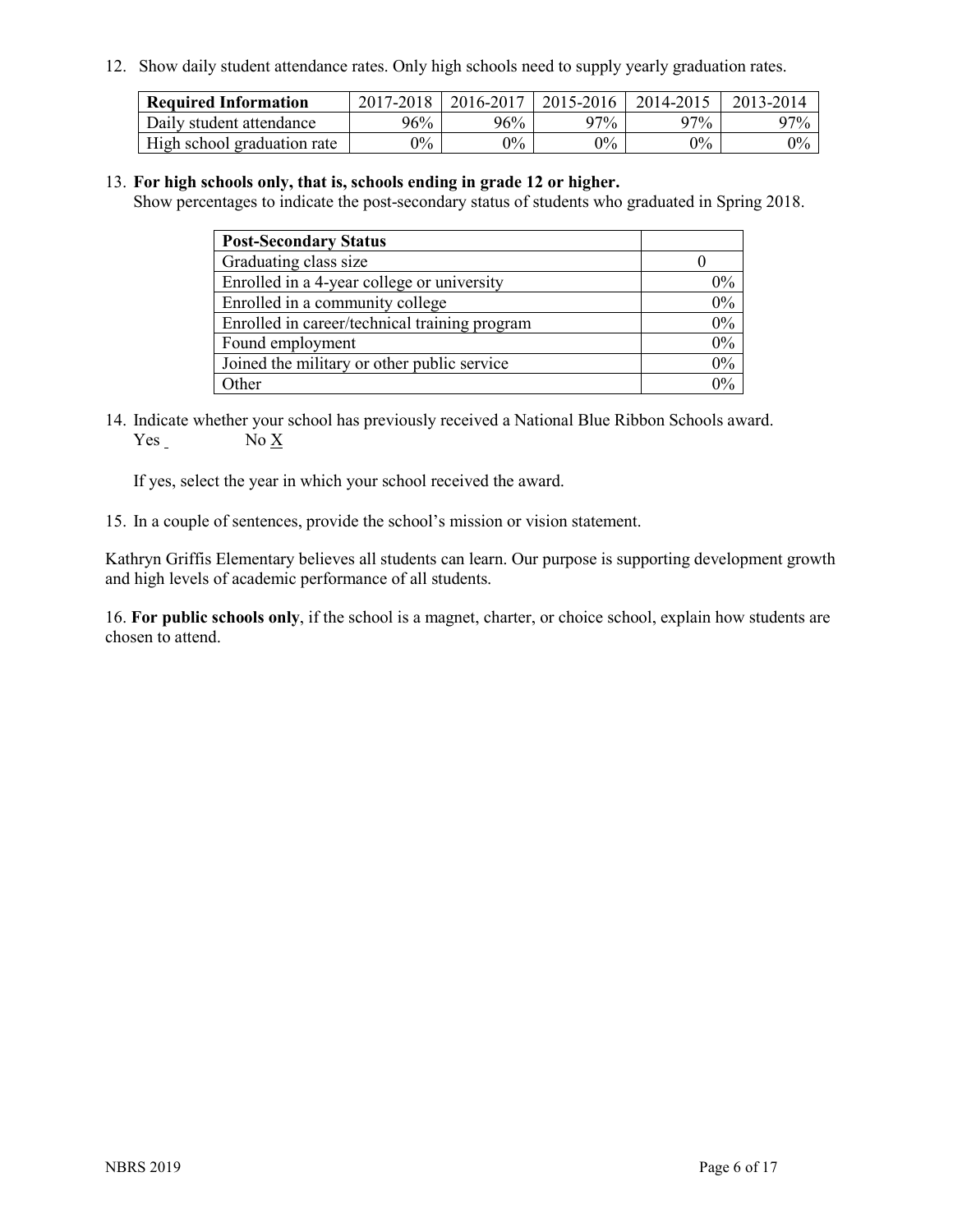# **PART III – SUMMARY**

Kathryn Griffis Elementary School (KGE) has transformed the simple concept of "Go" into a dynamic mindset that drives the heart of this Title I, pre-K–5 elementary school located in Caddo Mills, Texas. Just forty-five miles northeast of the expansive city of Dallas, Caddo Mills ISD embraces the task of assimilating the rapidly growing urban sprawl with small-town values and traditions. A high population of commuters and limited local businesses challenge the school to maintain a close-knit environment that serves students and families alike.

"Go," which literally means to travel to a place, is exemplified in the school's motto and the daily commitment of every staff member to nurture the whole student to travel to the destination of maximum potential. At KGE, "Go" defines a growth mindset, the motivation to continually improve or move forward, and to contribute as a team for overall success.

Deriving its name from a former teacher who retired from the district after thirty-two years, KGE both illustrates and celebrates the deep roots found in the community. Many staff members are graduates of the district and others are planting roots to raise families here. Community members not only say they are "Proud to be a Fox," but they demonstrate it by volunteering on campus and sporting school colors, green and white.

Since opening in 2008, the campus mission has been to develop all students despite challenges of an increasingly mobile population and a growing, more diverse community. Once surrounded by farmland, new housing developments now encompass KGE's perimeter. KGE staff address the challenges of increased enrollment to provide a well-rounded, rich education to all students. Staff members take pride in offering an array of enrichment activities to nurture the whole child. Students participate in the Running Club, Chess Club, tutorials, robotics, or academic competition practice. Many groups, including the Student Council and student mentoring program, are student led to foster future leadership and ownership of the campus. Mentors are seen in hallways giving high-fives to their younger companions. The Student Council greets students weekly and organizes events such as a Random Act of Kindness Week.

KGE's mission to teach all students is evidenced by numerous recognitions: University Interscholastic League (UIL) Academic Champions (2008–current), Exemplary Campus (2009–2011), Pre-K Center of Excellence (2012), Title 1 Distinguished School (2012, 2015), and a Texas Honor School (2012, 2018). The Texas Education Agency designated distinctions include Top 25 Percent Student Progress, Top 25 Percent Closing Performance Gaps, and Postsecondary Readiness.

Teacher collaboration and strategic scheduling support development of all students. The master schedule was built to provide daily small-group instruction to extend or reteach content. Student data drives flexible grouping to ensure students receive support specific to their needs. Daily tutoring opportunities are provided to all students before school from instructional interventionists. Teachers and interventionists meet frequently to discuss student goals, monitor progress, and celebrate student growth.

Staff members are trained in all curriculum areas to provide rich and rigorous instruction. Teachers meet weekly to create engaging, hands-on lessons to promote problem-solving and critical thinking. Administrators lead data meetings to continually ensure curriculum is aligned and students are progressing. Frequent walk-throughs are implemented to look for high-level questioning, student-to-student communication, and integration of technology. Meaningful feedback and recognition of positives are given to teachers to continually encourage instructional growth. Professional development is provided to staff and is a direct reflection of the Campus Needs Assessment, data meetings, and staff evaluations.

Building character, leadership skills, and college/career readiness are integrated into the daily routine at KGE. Leadership skills are discussed daily, and students are recognized when exhibiting these skills. College alma maters are posted by doorways, staff and students wear college t-shirts, and staff members proudly play college fight songs on the intercom on designated college days during the year.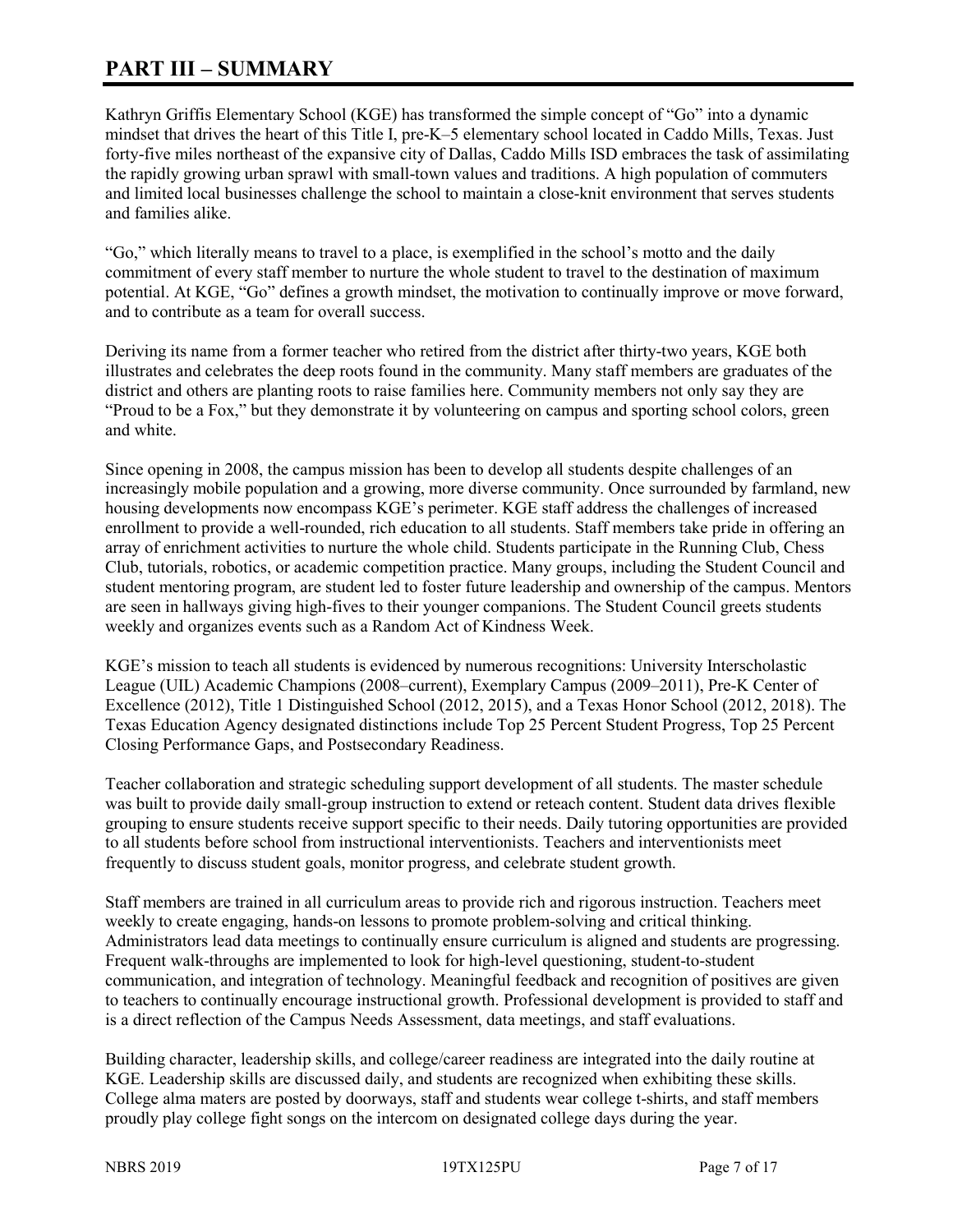Parent communication and community partnerships are critical to KGE's success. A variety of communication platforms, paper and electronic, are utilized to ensure school and student information is readily available. Parents and volunteers can be seen opening car doors greeting students, organizing an annual Fun Run, and creating incentives to boost the reading program.

The year begins with grade-level parent meetings to communicate the school's mission and grade-level expectations. Make and Take nights teach parents how to utilize materials to support their child's educational development at home. Classes are provided on campus to families who are learning English. Educational games are sent home with these families to support language acquisition and family time. Teachers partner with the local food pantry to deliver books and food to qualifying families throughout the summer. Data shows an increase of students maintaining or improving their reading level through the program.

To further exemplify the "Go" philosophy, KGE's reading and math programs have served as models to area districts. The campus also partners with the local university to grow future educators through the student teacher program.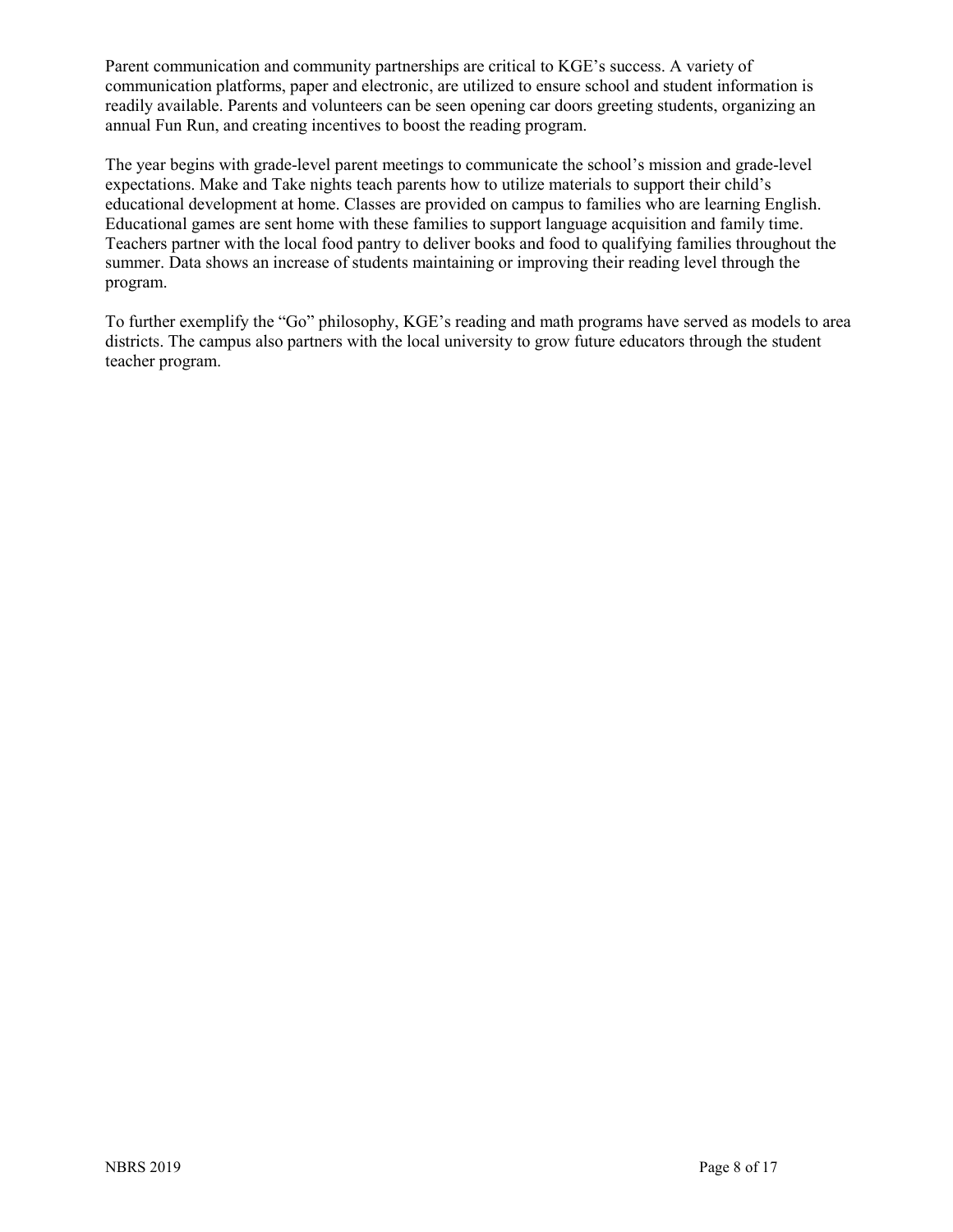# **1. Core Curriculum:**

### **1a. Reading/English language arts:**

The staff at KGE works to provide students with engaging, hands-on learning experiences promoting student achievement. KGE believes aligned, consistent, and student-centered curriculum is key to a child's success. The staff collaborates and plans to assure the curriculum is rigorous and based on the state standards.

KGE believes a strong foundation in reading skills is essential. KGE's reading program is utilized to provide whole group instruction  $(K-5)$  small group-guided reading rotations  $(K-2)$ . The whole group reading block in grades K–2 incorporates reading and language arts, often integrates social studies and science, and is based on the state learning standards: Texas Essential Knowledge and Skills (TEKS).

Strategic scheduling allocates a 90-minute reading block for K-2. The guided reading curriculum was selected to address TEKS through multi-sensory, phonics-based and differentiated instruction for all students. Small-group reading activities include phonemic awareness and graphophonemic knowledge activities, and sight word practice. Leveled readers challenge students to apply the isolated reading skills into fiction and non-fiction text while also developing fluency, accuracy, and comprehension skills.

The reading curriculum pulls a variety of grade level resources for whole-group reading to provoke highlevel questioning for comprehension and rich classroom discussion. Teacher-made games and assessments, educational software, and literature studies enhance the curriculum to ensure TEKS are addressed thoroughly. In grades 3–5, daily reading intervention is supported during hour-long Response to Intervention (RTI) groups.

Reading and language instruction connect meaningful writing opportunities that vertically align TEKS across all grades. Writing portfolios are used to track students' writing skills and progress from year to year.

K–2 teachers administer diagnostic reading assessments three times a year to provide targeted instruction and extension. Individual reading assessments are given quarterly to monitor reading levels, comprehension, and fluency. Grades 3–5 use frequent benchmarks to assess students' needs in order to provide enrichment and support.

KGE strives to include parents as partners in their children's learning. A Take-Home Book Program reinforces skills learned and increases fluency. Meetings are held to start the school year to convey and model strategies parents can use at home to support reading development.

#### **1b. Mathematics:**

Math at KGE revolves around a well-balanced curriculum aligned with TEKS. The rigorous curriculum and instructional techniques increase student achievement. Instruction targets grade-level TEKS while concentrating on computational thinking, mathematical fluency, and solid conceptual understanding. Students are given opportunities to justify, evaluate, analyze, and apply mathematical ideas. Teachers at KGE believe mathematical language and discourse in written and oral communication are important in preparing students to be successful problem solvers.

Primary lessons are taught with high levels of guided support before independent application is expected. Each lesson begins with a video introduction along with pre-teaching of vocabulary. The teacher models lessons while students are actively engaged in the process. Manipulatives are used for a hands-on approach. Math conversations using content-based vocabulary are a key component in instruction. Students collaborate with partners and the whole group to increase mathematical discourse and understanding.

Math instruction in grades 2–5 is divided into specific components: basic facts fluency, skills review,

NBRS 2019 19TX125PU Page 9 of 17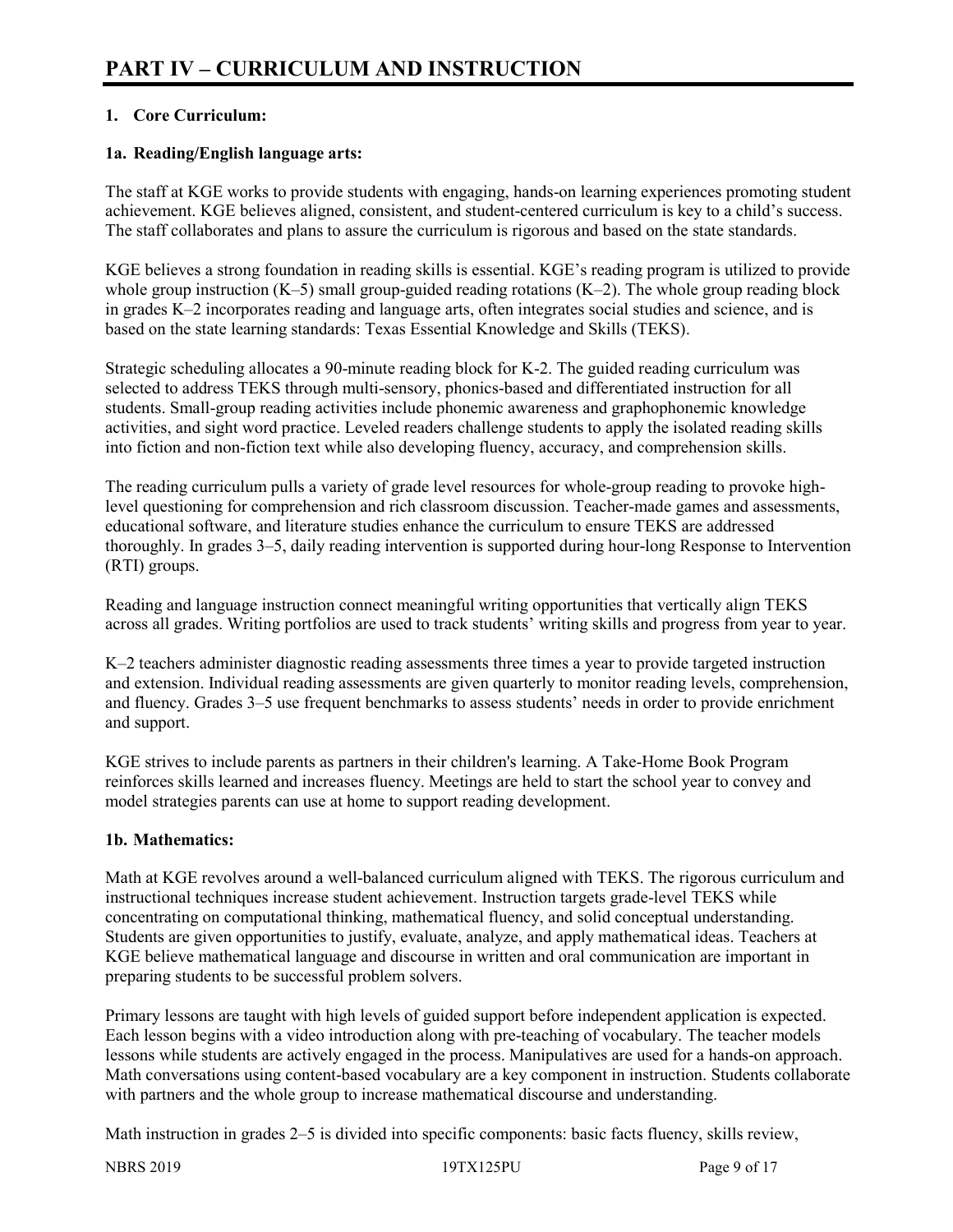problem-solving, and grade level concepts. Instruction begins with concrete and progresses to abstract lessons that are differentiated. Concrete lessons focus on a guided and hands-on approach that is manipulative-rich to build foundational math concepts and conceptual understanding. Abstract learning occurs when guided support is released to the responsibility of the student. Students are assessed weekly on each skill and every six-weeks to measure cumulative understanding.

KGE has one math interventionist that supports classroom teachers by pulling small math groups to reinforce skills for students requiring extra support. Interventions are given during whole group math instruction and a daily one-hour RTI block. The interventionist collaborates with homeroom teachers to create small groups by analyzing data collected from teachers and assessments to target students' instructional needs. At KGE, the balanced math curriculum and the RTI pull-out ensures students are receiving the level of rigor and interventions needed for academic success.

#### **1c. Science:**

The Science curriculum was chosen to cover the TEKS through class experiments and interactive, hands-on lessons in all grade levels. The curriculum integrates interactive notebooks, cooperative learning, and various technology resources to address TEKS and a variety of learning styles. KGE implements simple machine fairs, field trips, and Science Technology Engineering Math (STEM) bins to challenge students with higher-level thinking while exposing them to meaningful experiences and a variety of career opportunities. Science lessons are often integrated with other disciplines to help students make important connections and to offer deep exposure to the content.

Grade-level TEKS are addressed through experiments, the engineering process, and working through the scientific method to prepare students with the essential skills needed to take knowledge beyond the classroom. For example, students hypothesize, construct balloon cars, and then evaluate effectiveness by measuring the distance traveled. Additionally, student-created race tracks are used to support the understanding of force and motion while applying scientific method strategies to exhibit real-world experiences.

Annual field trips tie science content taught in the classroom to real-life experiences and incorporate inquiry-based learning. Community members who work in STEM fields visit students throughout the year in various grade levels to share information on their career and to encourage student interest. High school students from the Health Science classes also visit students to teach lessons on health care and perform experiments.

Teachers in grades K–2 deliver unit assessments throughout the year to check for student mastery. In fourth and fifth grade, students are also given unit assessments as well as fall and spring benchmarks to monitor student growth. Data from all grade-level assessments are analyzed to reteach low-performing objectives and to adjust instruction to drive student growth. An online instructional program is utilized to further support each student at his or her level of learning.

## **1d. Social studies/history/civic learning and engagement**

The Social Studies curriculum chosen aligns K–5 instruction and covers TEKS through engaging newspaper-like articles. The program was chosen for its enhanced learning experiences through additional resources, videos, interactive maps, and character analysis to expand student understanding. The newspapers are created to specifically address TEKS with high-interest articles and age appropriate graphics. High-level questioning challenges students to apply and transfer concepts learned to everyday life in order to develop valuable citizenship traits.

NBRS 2019 Page 10 of 17 Civic learning is cultivated throughout the year. KGE strives to develop students to be responsible citizens and give back to the community. Students are immersed in financial literacy lessons to encourage responsible spending and saving habits. A banker from the community visits the school annually to further connect the concept. Students also participate in a Community Helper Week where local firemen, police officers, and nurses visit the school to discuss their careers. Students also have the opportunity to vote in the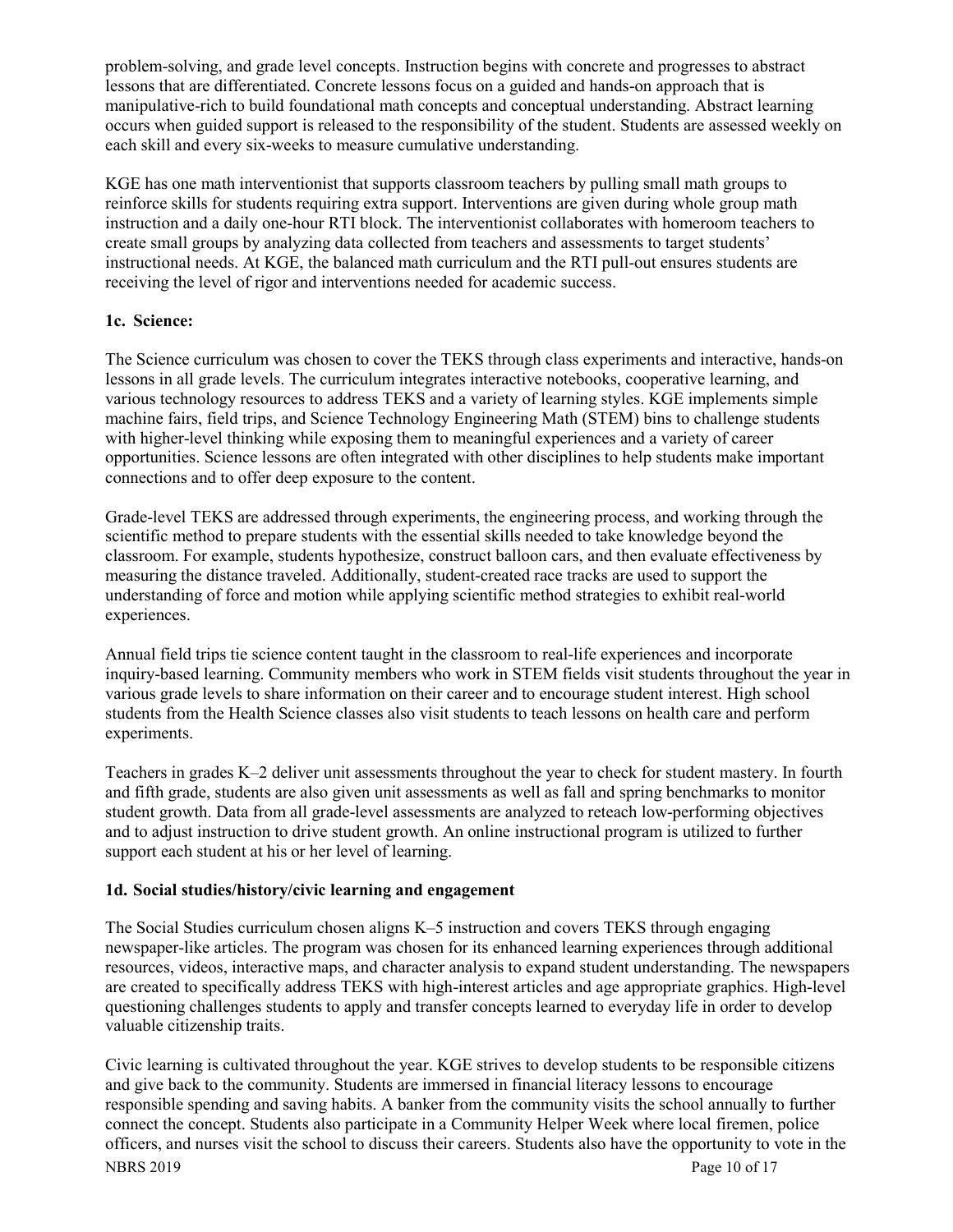Electoral College voting system for leadership positions in KGE Student Council. Each year, when there is a national presidential election, students participate in a mock election.

Fourth graders create an annual student-led Texas Wax Museum to recognize a Texas Hero from grade-level objectives. Each student researches, reports, and then portrays his or her hero in costume for a speech to all who tour the museum. Students are excited to participate as stakeholders tour the museum.

KGE staff provide real-life experiences for history and social studies lessons. Dioramas are created to show businesses or services that sell goods. A Pioneer Day is organized to allow students an opportunity to encounter life as it was long ago. Students make butter, create log cabins, dress like pioneers, and make yarn-dolls to simulate pioneer life. Christmas Around the World is another way for students to be immersed in traditions and celebrations across the globe.

#### **1e. For secondary schools:**

#### **1f. For schools that offer preschool for three- and four-year old students:**

KGE's pre-kindergarten program has been recognized as a Pre-Kindergarten Center of Excellence. The curriculum is vertically aligned to support academic readiness in math concepts, reading skills, science, social studies, language, handwriting, and social development. Students master expectations from State Pre-K Guidelines through hands-on activities and real-life experiences. Pre-kindergarten teachers continually enhance the pre-kindergarten curriculum and student foundation with high-level vocabulary and rigor. Students are formally assessed throughout the year. Data is utilized to drive instruction, and the programs' validity and educational foundation are monitored as students progress through grade levels. Data shows the pre-K foundation provides students the imperative skills needed to excel.

#### **2. Other Curriculum Areas:**

KGE believes student development goes beyond core academics. While targeting the TEKS, opportunities to participate in other curriculum activities increase development in self-discipline, creativity, critical thinking skills, relationships, and teamwork. Staff provides these opportunities for students to enrich academic performance and boost self-confidence.

K-5 students attend music class daily and pre-K twice weekly. Music classes introduce instruments, rhythm, a steady beat, pitch and musical performance as required by the TEKS. Literacy elements are integrated to support reading development, and students experience history and traditions through cultural dances and songs.

Each grade level performs a musical for the school, parents, and community. The music teacher works to find special parts for each student to showcase talents. Students have served as stage director, prop crew, speakers, or soloists. Musicals often coincide with TEKS taught in the classroom, like the Family Folk Night for third-grade. Fourth graders are introduced to recorders while earning a new karate belt for each song mastered. Fourth- and fifth-grade students attend an annual symphony, then partner with the middle school band director to support the selection of instruments.

Classroom teachers implement art TEKS through activities aligned to curricula. The Parent and Teacher Organization (PTO) sponsors art days for pre-K–5 students to enhance skills and express creativity. Student artwork is saved and displayed in art-gallery style at the annual Pizza and Picasso Night. Families attend the community event to view art, enjoy pizza, and bid on classroom masterpieces created by their child's class. Masterpieces are valued as priceless keepsakes.

NBRS 2019 Page 11 of 17 KGE's physical education (PE) department focuses on physical health, self-discipline, and teamwork as outlined in the TEKS. Students in pre-K–5 engage in PE daily with activities incorporating foundations of health and nutrition. Students can be seen participating in games modeling the function of a healthy human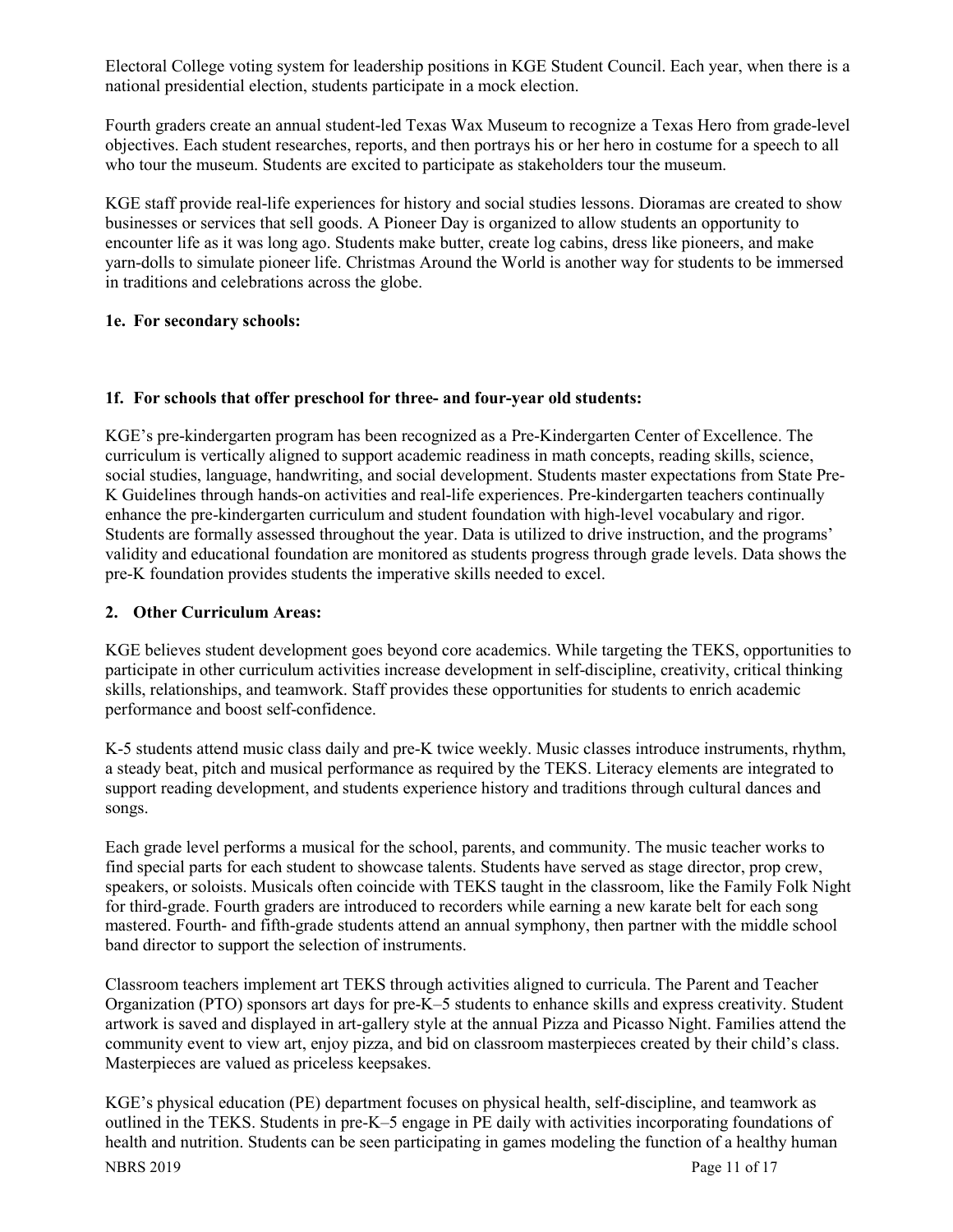heart or competing to correctly place a model of a human skeleton. PE staff collaborate with classroom teachers to support concepts in the classroom, like spelling words and math skills.

The PE department organizes a run club, record-breaker competitions, an annual Track and Field day, and raises money for heart awareness. Performances at community-wide events have been a favorite among students. Performances are often student led and include basketball skills, drumming and Tinikling (a Philippine folk dance using bamboo poles), and a synchronized hula-hoop routine to music. To culminate a successful school year, students compete in events at Track and Field Day. Events incorporate a variety of skills to ensure participation from all students. Families attend Track and Field Day making the event a community-wide favorite.

KGE's library promotes a culture of reading by building excitement about books and reading. Activities, such as book clubs, book talks, state literature award activities, summer reading games, and teacher book recommendations, promote a literature-rich environment and enjoyment for reading. Drawings are held for new books as excitement is built to be the first checking out the book. A masked reader event is created where community and staff members read popular books to the campus, and students guess who the reader might be.

The librarian collaborates with teachers on lessons and special projects. TEKS are used to curate the collection and create lessons in the library to support classroom objectives. The Griffis Library provides access and instruction for online resources and digital literacy including internet safety, online etiquette, cyberbullying, and creative credit.

Technology TEKS are taught and utilized to enhance instruction campus wide. K–2 students receive daily technology instruction, and grades 3–5 students receive instruction weekly. Students learn to create, edit and manipulate a variety of spreadsheets, presentations, documents, websites, and forms. Students are challenged with technology projects that are displayed to communicate a technology-rich environment. Integrity while using technology and the internet is an emphasized expectation.

A College and Career Week is organized annually on campus to promote college and career readiness for all students. Professionals and local community helpers speak to students to broaden exploration of future careers. Area college staff members attend, and colleges are promoted to students throughout the week. College fight songs are played and the campus is decorated in collegiate flair.

KGE accepts the challenge to grow well-rounded students by offering rich curriculum areas to enhance student skills and nurture talents.

#### **3. Special Populations:**

The mission of growing all students incorporates meeting a variety of student needs, educational levels, and learning styles. Staff members are committed to ensuring students receive accommodations, rich instruction, and interventions that best fit the challenges and talents of the child.

Teachers receive differentiated classroom instruction and accommodation training each year to support students. Students engage in differentiated instruction during whole-group instructional time and also receive pull-out classes through additional programs and the scheduled RTI time. Lessons are presented through a variety of ways to meet the needs of learners, including technology, songs, visual representations, student-to-student communication, hands-on activities, problem-based learning, small group, and kinesthetic learning.

All classroom teachers have obtained an English as a Second Language (ESL) certification to continually provide rich instruction to English language learners (ELL). A majority of staff members have earned the 30-hour Gifted and Talented (GT) training to provide enhanced, challenging instruction for GT students.

NBRS 2019 Page 12 of 17 Lesson plans are shared with all teachers including special education, computer, ESL, and the librarian. Collaborative lesson plans ensure core curriculum is taught and allow specialized teachers to further tailor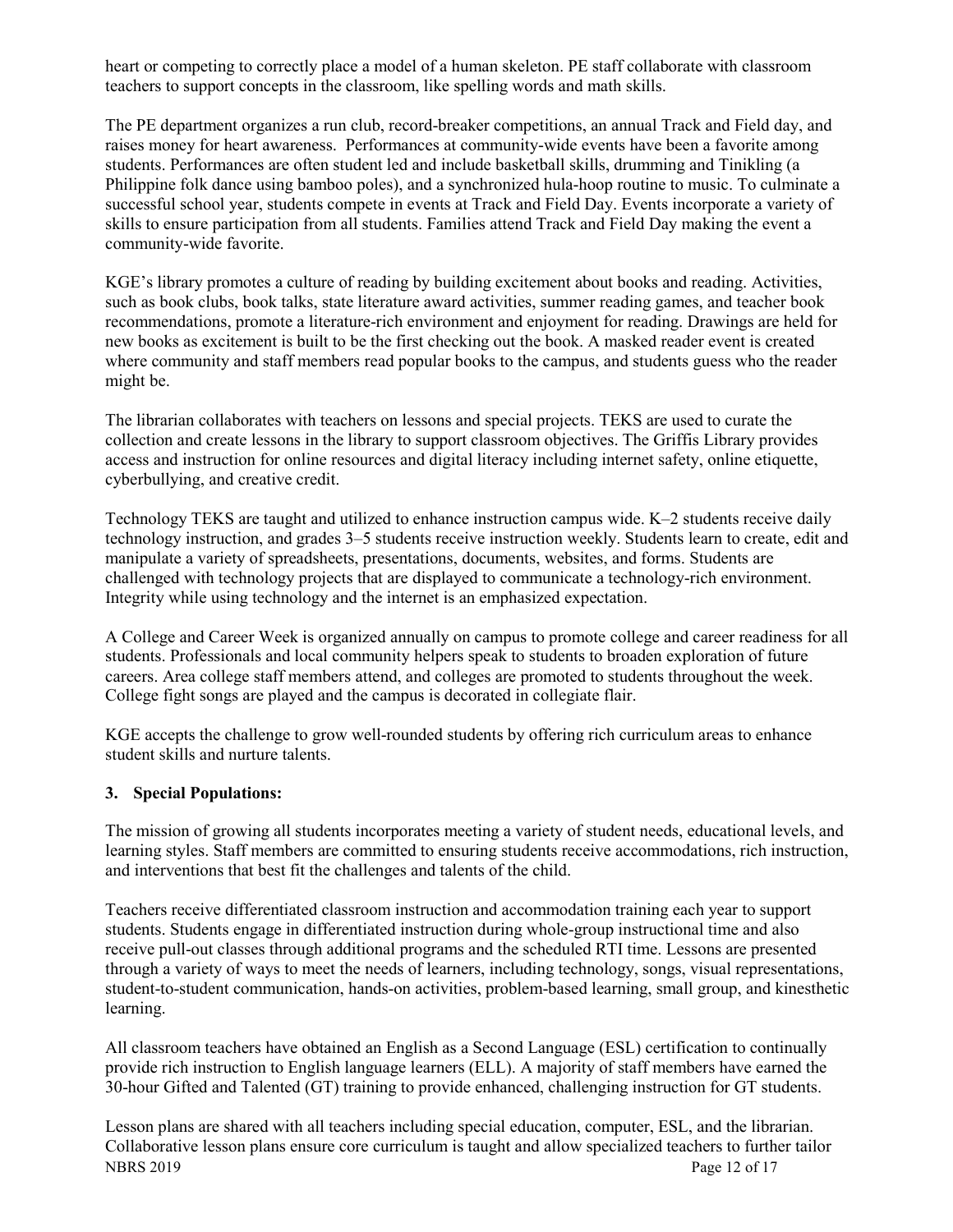instruction to directly meet all student needs.

ELLs are immersed in the English language, experiential learning, and vocabulary skills throughout the instructional day. Data collected from formal and informal assessments support the level of intervention an ELL student will receive. Additional pull-out services or inclusion during class time can be utilized to reinforce skills. KGE also encourages parent support through Parent-Night Take Home activities. ELL parents also volunteer on campus to build parent/teacher relationships and to be propitious models for young students. Data is used to monitor student progress and to set achievable goals.

Beginning in kindergarten, students are screened for dyslexia. Students showing dyslexia characteristics from the screener are placed in small-group instruction tailored specifically to target a strong phonemic foundation. Dyslexia students receive accommodations and are monitored underneath either Section 504 or Special Education. Dyslexia Parent Night is held annually to educate parents in supporting their children and reinforcing skills at home.

All kindergarten students are screened for the GT program. Students showing characteristics of GT are further assessed to determine qualification for the program. GT students are challenged daily during rigorous instruction. The GT class meets once weekly to provide students additional opportunities to display knowledge acquired through project-based learning. GT students research, create, and present findings through technology, art, movement, and various other learning styles. The class takes an annual field trip which ties learning to real-world experiences.

Students who qualify to receive Special Education services receive educational, emotional, and social support needed to be successful. Student data is used to drive instructional goals and placement. Students may attend class with their peers in the general education classroom, sometimes through inclusion, or receive small-group instruction to reinforce content as needed. Content Mastery provides additional support and a quiet learning environment to target content and social skills.

All students are monitored through frequent district assessments to ensure each student meets his or her goals. Teachers report both formal and informal progress to parents continually.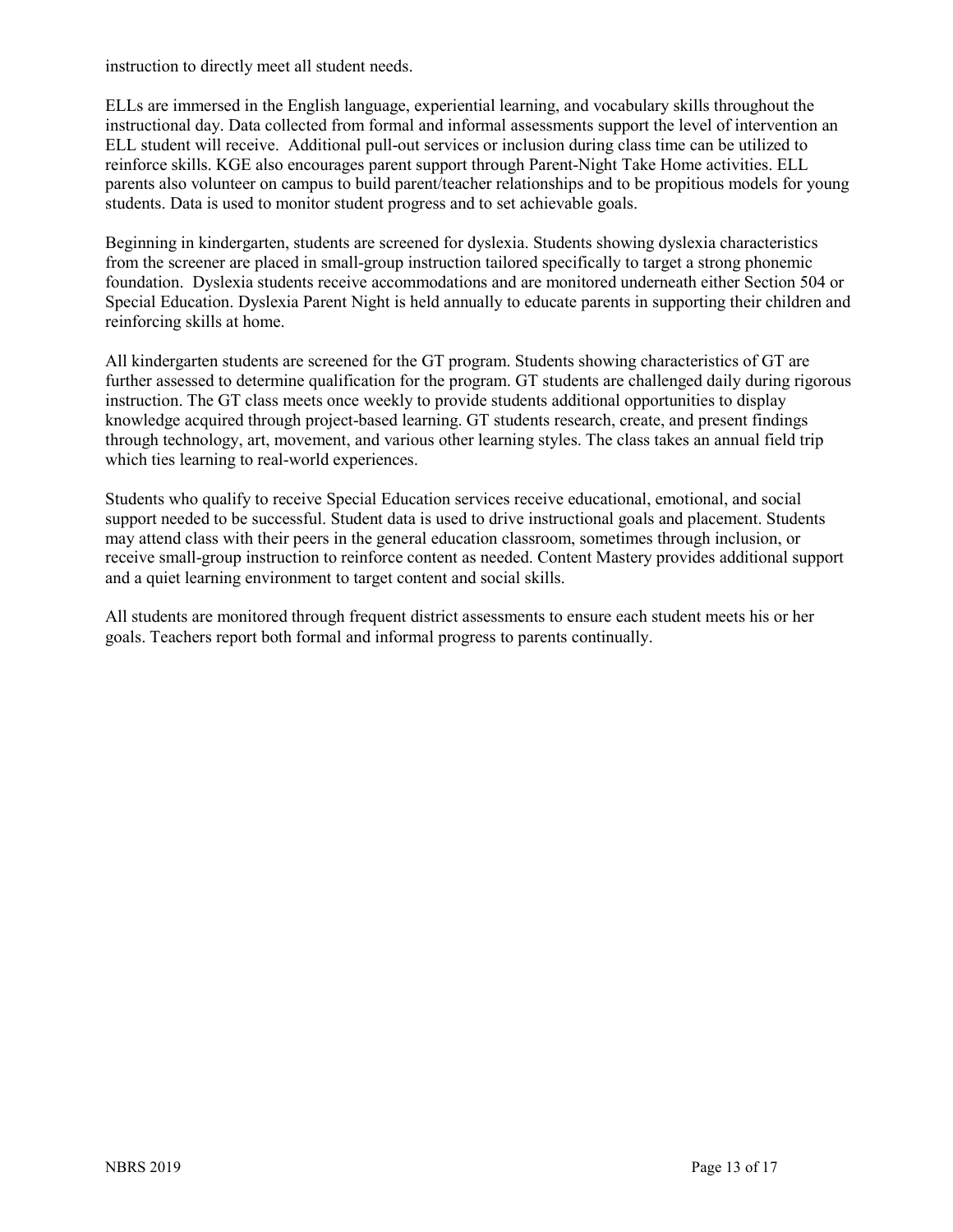### **1. School Climate/Culture:**

A feeling of positivity sets the stage for learning and dominates the climate and culture at KGE. Students start each day being welcomed by staff members. The staff at KGE recognizes the importance of educating the whole child academically, socially, and emotionally and believes when students feel encouraged within a safe environment, they are better equipped to learn.

To foster emotional growth, students at KGE are taught daily about the importance of showing good character. The school counselor teaches a Character Word of the Month and shares a Daily Caring Message, explaining concrete ways to demonstrate the trait. Students are recognized for showing that trait at the end of the month. Character words, such as "Integrity" and "Responsibility," are displayed in large letters on pillars throughout the hallways to serve as a constant reminder.

KGE fosters social and emotional growth through the Griffis Mentoring Program. Fourth- and fifth-grade students are paired with younger students and meet twice weekly to work on specific academic skills, play games, or just talk. Staff members report that students who participate in this program have shown improvements in social, emotional, and academic skills. For the 2018–2019 school year, 80 students served as mentors.

KGE is proud to provide tailored support to pre-adolescent girls in a lunch bunch called, Girl Talk Tuesdays. Fifth-grade girls meet with the school counselor and a fifth-grade female teacher. The topics of discussion include the importance of encouraging each other, the dangers of peer pressure and gossip, and having positive self-esteem. The average weekly attendance is 40 girls.

The climate and culture of KGE not only support the students but support the teachers as well. The teachers and staff have positive professional relationships and realize that they are a team with a common goal to grow all students. Team building activities are organized by administrators to continually boost morale. Staff members receive "Shout Outs" in the weekly newsletter, elect a staff member of the month, share notes of encouragement in "Tell Someone You Like Them Tuesday," and share a weekly award for someone being noticed with the "Go" attitude.

The success of KGE is directly related to the positive climate and culture on the campus. The teachers and staff acknowledge the power that positivity has when working with students and that positivity extends into every classroom at KGE.

#### **2. Engaging Families and Community:**

Family and community partners are paramount to student success at KGE. Community members and parents interact through volunteer opportunities, parent nights, and committees. Staff members share the "Go" culture with parents and community to continually foster student success.

Cultivating relationships begins at Meet the Teacher Night, where families pour into KGE excited for the new year. A scavenger hunt is created, ensuring families meet new staff members to KGE. PTO provides hot dogs, popcorn, snow cones, and games to make the night a family event. This event opens doors for parents to be part of their child's success.

Parent Night and Grandparent's Day at the annual Book Fair draw families to the library. PTO sponsors annual membership drives, regular meetings, and events, such as Parents and Pastries. They also organize a Jingle Ball, where families enter with a new toy, then dance, snack, and enjoy the evening together. Toys are donated to local families in need.

Continuous parent communication is key for student success. KGE has found the implementation of various communication platforms best reaches the school's diverse population. Teachers connect with each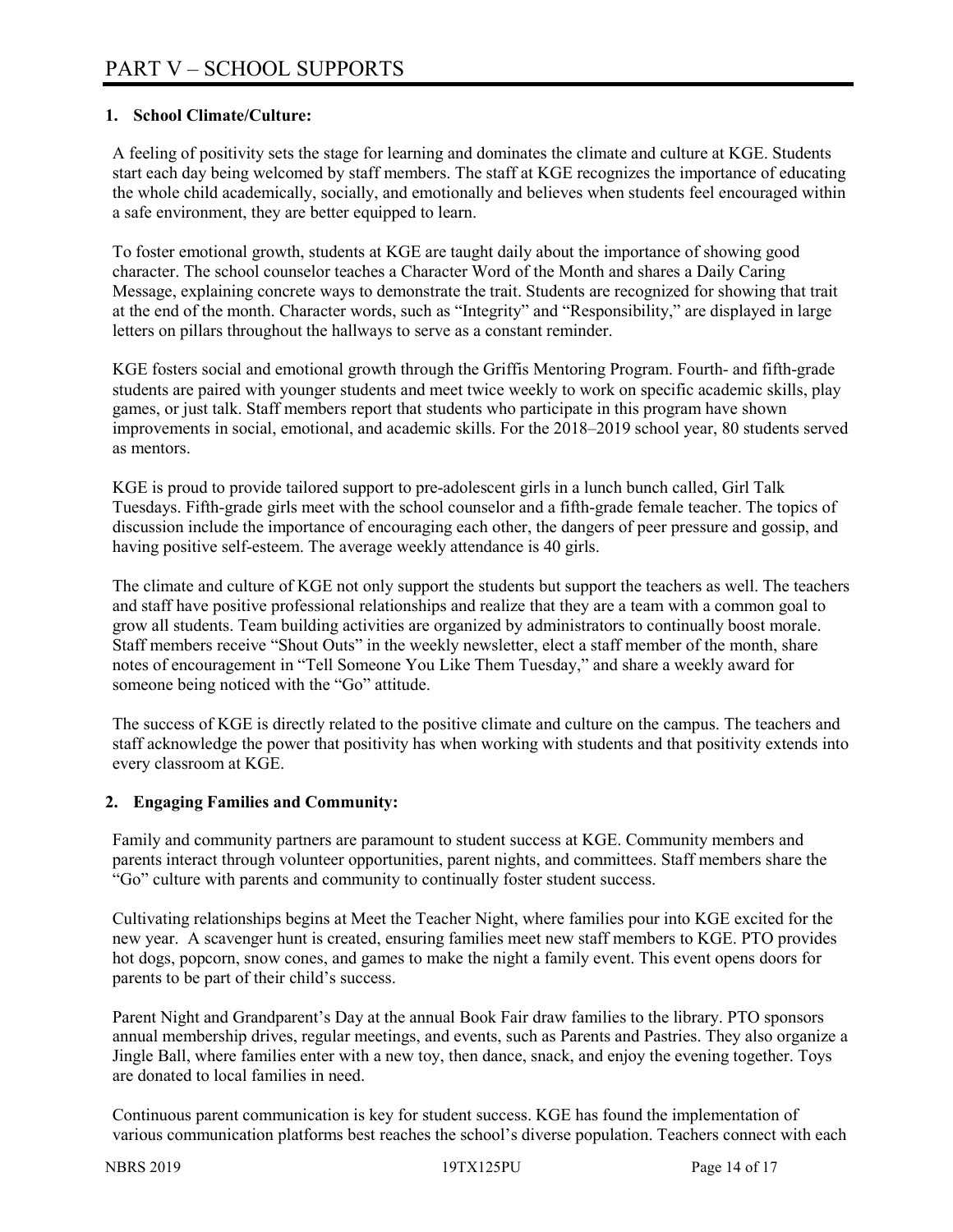parent within the first two weeks of school, and grade-level parent meetings and newsletters are created to inform parents on curriculum and communication avenues. Teachers meet with parents frequently throughout the year to discuss student growth, set goals, and teach parents how to utilize the grade portal. Weekly Fox Folders go home with the campus newsletter, student work, and teacher notes. Email, teacher messaging, and campus call-out systems support ongoing communication. Social media pages promote events and reminders, and campus and teacher webpages provide instant information and lesson plans. Annual surveys show parents feel comfortable and informed at KGE.

Partnerships with local churches and the food pantry ensure fundamental needs of students and families are met. Vision assistance, school supplies, summer books, food, coats, holiday meals, and gifts are provided to families. Each year, KGE partners with the food pantry to raise funds providing new clothing to students at Christmas. Staff members shop with families to encourage the parent-home connection. Students are excited to wear the new clothing to school.

To celebrate community partners and volunteers and their importance to KGE's success, a brunch is hosted by staff and Student Council to close the year. Students create "Thank You" cards and posters to decorate for the event. KGE strives to model community connections, communication, and appreciation to develop students who recognize the importance of giving back to the community.

#### **3. Professional Development:**

Professional development at KGE is aligned with the campus philosophy of growing all students. Activities are derived from the Campus Improvement Plan, meetings with interventionists and Professional Learning Community (PLC) leaders, and based on campus data to continually impact student success. The purpose of these TEKS-aligned activities is to equip teachers with strategies to enhance aligned instruction and assist administrators to serve as instructional leaders on campus.

Data is collected, reviewed, and analyzed throughout the year. Reading levels, district benchmarks, and state assessments are monitored closely to target specific challenges. Ongoing PLC meetings and data talks also pinpoint areas of instruction and curricula where professional development is needed to reinforce instructional strategies. Administrators, PLC leaders, and interventionists create plans and trainings during the summer to purposefully target these areas before students return. For example, a teacher Make and Take was designed to enhance graphophonemic knowledge in K–2 literacy rotations, and a math training was developed to support alignment, consistent manipulatives, and rigorous vocabulary in all grade levels starting with pre-K. Development for aligned writing strategies was held to increase student performance.

Administrators serve as instructional leaders and focus on being familiar with the strengths and challenges of both teachers and students. Administrators seek learning opportunities to continually improve in areas of data evaluation and instructional coaching. This intentionally supports effective feedback after teacher evaluations and walk-throughs and guides data meetings with teacher and grade levels.

Campus administrators support teachers in setting annual goals to strengthen instruction in each classroom. Professional development opportunities are collaboratively assigned to the staff member to support the teacher. Learning Walks, where staff members observe the specific teaching practice in action from a peer's classroom, are utilized to provide additional support. A campus culture of constant growth has been nurtured, and staff members often ask to observe peers throughout the year to adjust teaching practices to meet student needs.

Administrators recognize staff member strengths and innovative practices in the classroom. Staff members are encouraged to present professional development that ties to campus needs within the district or on the campus. Administrators believe that learning and collaborating with professionals on campus enhances the learning experience for both teachers and students.

Each year, administrators and the school counselor create professional development opportunities to review policies, state standards, and special populations. Staff members are also required to earn four days of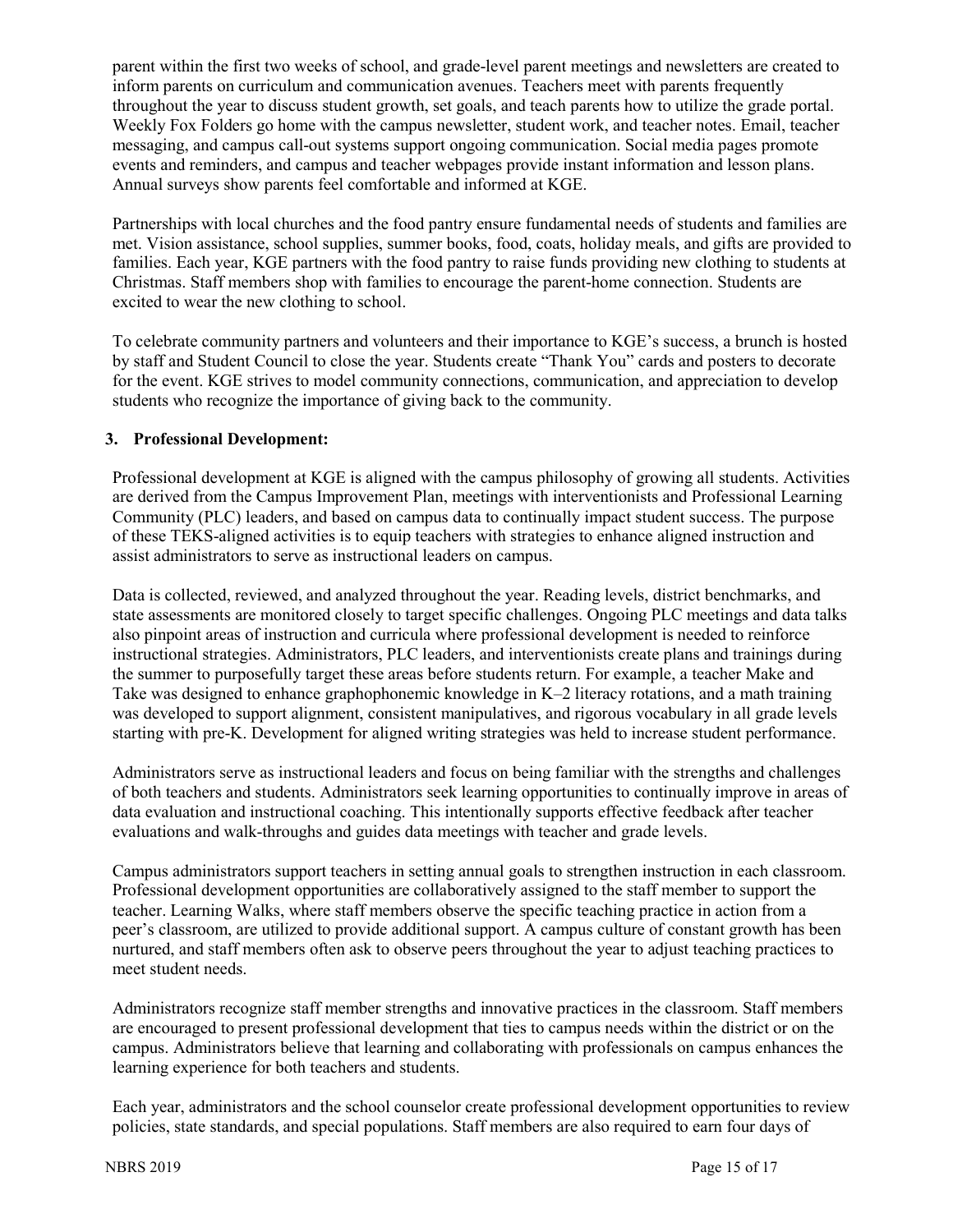professional development each summer. These trainings can be teacher choice and also include required GT hours, technology, and STEM.

## **4. School Leadership:**

Administrators at KGE exhibit the same "Go" mentality by leading stakeholders towards growth in all areas of life. KGE administrators believe in staff ownership of the campus and utilize committees for input as decisions are made.

Leadership is not only encouraged but modeled on a daily basis by the campus administrators, staff, students, and volunteers. The leadership team – principal, assistant principal, and school counselor – understands the value of growing its staff.

Administrators are seen modeling the expected teamwork and positive atmosphere. Each day begins and ends by greeting students as they enter KGE and bidding a farewell. Campus leaders are present during lunches to build rapport with students.

The principals believe in the importance of being strong instructional leaders to grow all teachers and students. Having crucial conversations and guiding teachers in adapting and improving instruction to increase student performance is imperative to the monumental success of KGE.

Administrators lead the development of the Campus Improvement Plan and District Improvement Plan, with teachers and community members collaborating and playing an active role. Campus leaders lead quarterly Campus Assistance Referral and Evaluation (CARE) Team meetings where they collaborate with teachers and interventionists to discuss struggling students, interventions, and student goals.

They also teach technology and instructional training classes to staff within the district professional development program as ongoing learners. The principal and assistant principal were recently chosen to share their presentation on using data to grow all students at a local conference.

Teachers are respected as experts and are an integral part of communication and decision making on the campus. Teacher opinion and voice are important pieces that guide curriculum decisions. Grade-level PLC leaders share important curriculum information regarding vertical alignment, curriculum, and district policies and procedures. Teachers lead training sessions in the district to share new knowledge that fellow teachers can implement in the school setting.

There are many leadership opportunities for students at KGE. KGE created a student council, made up of student representatives and class officers. The Student Council has raised money to support a community food pantry, the fire department, and the police department. They also present an annual scholarship to a graduating senior. Developing this program has given students an opportunity to learn about important leadership and service traits and exhibit those characteristics at KGE and in the community of Caddo Mills.

Leaders at KGE keep the thirst of learning alive by modeling for all educational constituents and by promoting leadership opportunities for staff members and students.